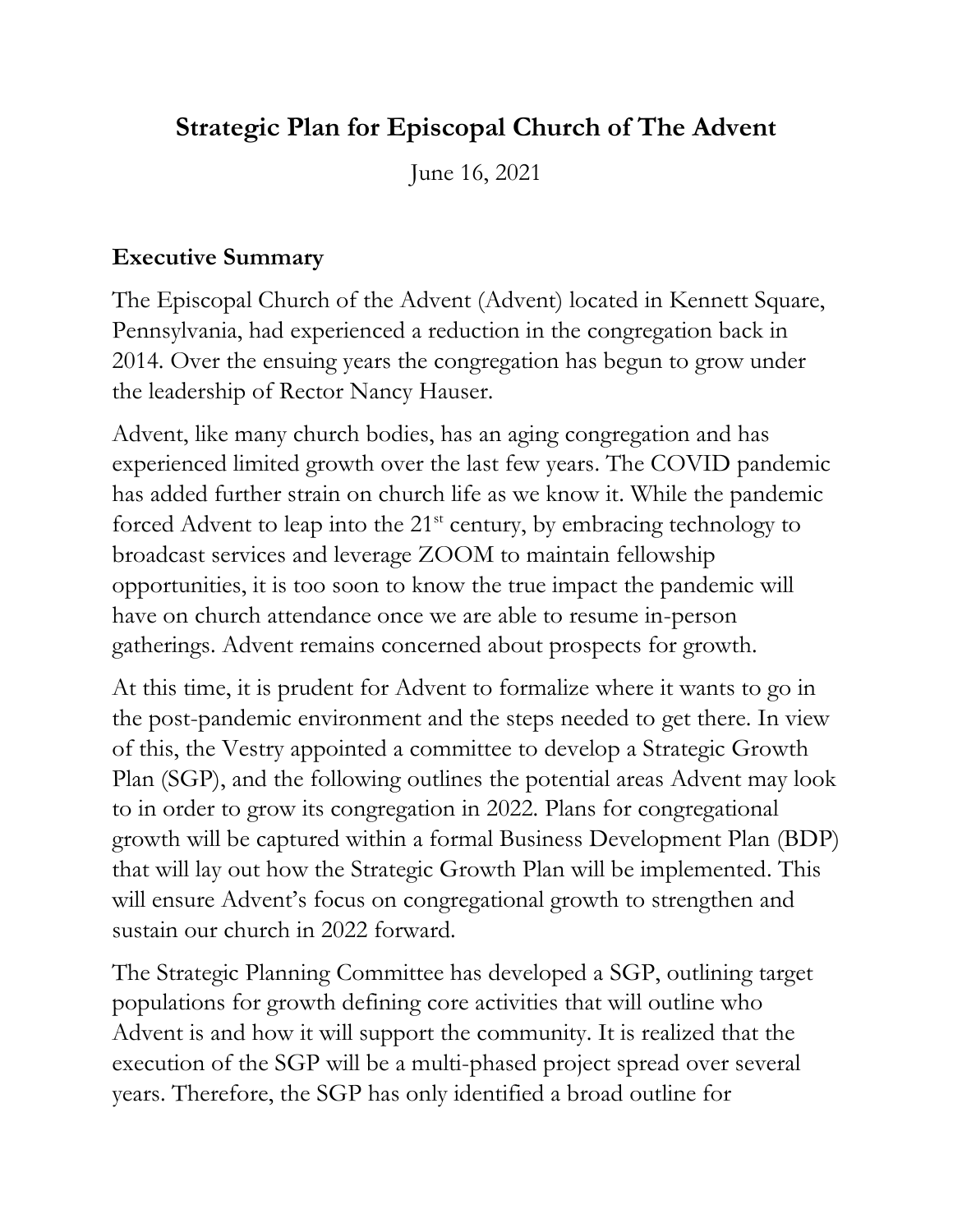congregational growth and will leave decisions on the implementation of said plan to be captured within the Business Development Plan to be executed by a Business Development Planning Committee. This committee will be composed of current congregational members who can bring the strategic growth plan to life, drawing from their time and talents.

# **I. Vision Statement**

The strategic plan for Advent aims to create a comfortable, visionary worship plan to entice people to join our church. The plan will be based on six major tenets as follows:

 1. Worship plan with modern input aimed at young and old congregants, open to all individuals seeking a committed church home no matter their race, creed, or lifestyle.

 2. Worship supported by music leveraging multiple genres, to include a bell choir, adult, and youth choirs.

 3. Educational/fellowship activities to entice younger membership, as well as programs aimed at the adult congregation to enable growth in faith.

 4. Strong outreach programming to benefit the community both financially and with direct "sweat equity" support.

 5. Continuing to grow the streamed and recorded services developed during the pandemic and seek opportunities to further expand and leverage this platform to provide online education and informational programming.

 6. Seek to enhance Advent's Fellowship options to ensure current congregants and newcomers, alike, have fun as well as enjoying top class worship.

# **II. Advent Business Summary**

The primary business of Advent consists of the following missions:

- Making Christ Visible
- Changing Lives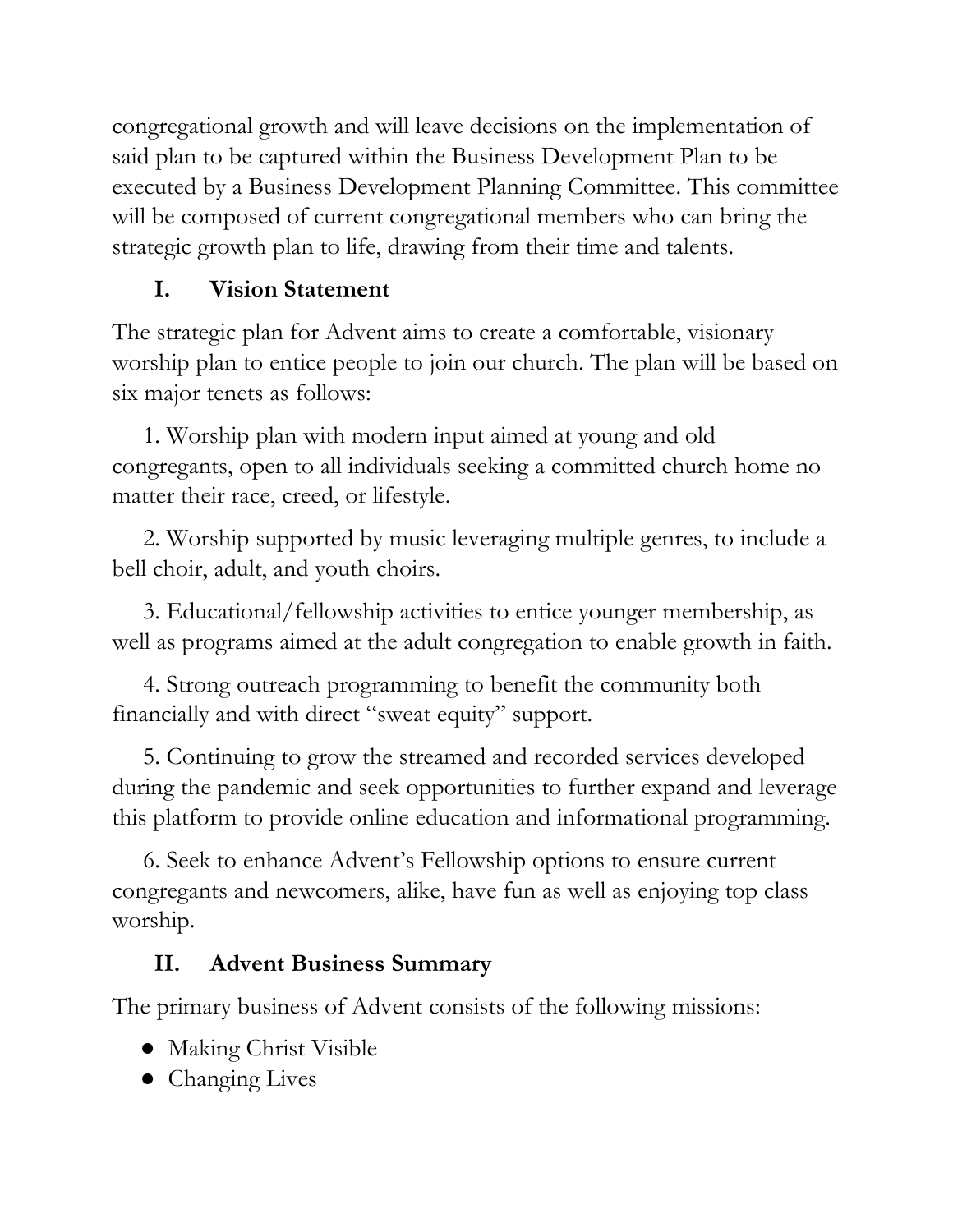● Making a Difference in the community to bring peace, fellowship, understanding and access to all colors and creeds enabling worship together at our church.

## **III. Strategic Planning Committee**

The core team members of the Advent Strategic Planning Committee are as follows:

- 1. Rev. Dr. Nancy Hauser, Rector
- 2. Dave Scott, Senior Warden
- 3. Bill Garrett, Junior Warden
- 4. Cindy Rebind, Vestry Member
- 5. Hannah Ridic, Vestry Member

# **IV. Strategic Planning Analysis**

#### *Where are we as a Church?*

Advent has been in existence for over 135 years providing the greater Kennett Square, PA community with Episcopal church services. We currently have a congregation of 180 and offer an array of services to the congregation encompassing Worship, Education and Christian Fellowship.

In 2014, we suffered a significant loss in congregational numbers as Advent experienced a change in Rectors. Since then, we have had limited growth and as noted previously Advent's congregation is aging as evidenced by an average congregant age of sixty-five.

Our youth membership has declined, which will require a targeted focus in growing the number of younger families, as well as those young adults on the verge of starting families. Advent is lucky to have a very generous endowment specifically established to support youth programming, but we need to grow this demographic segment if we are to put these funds to beneficial use.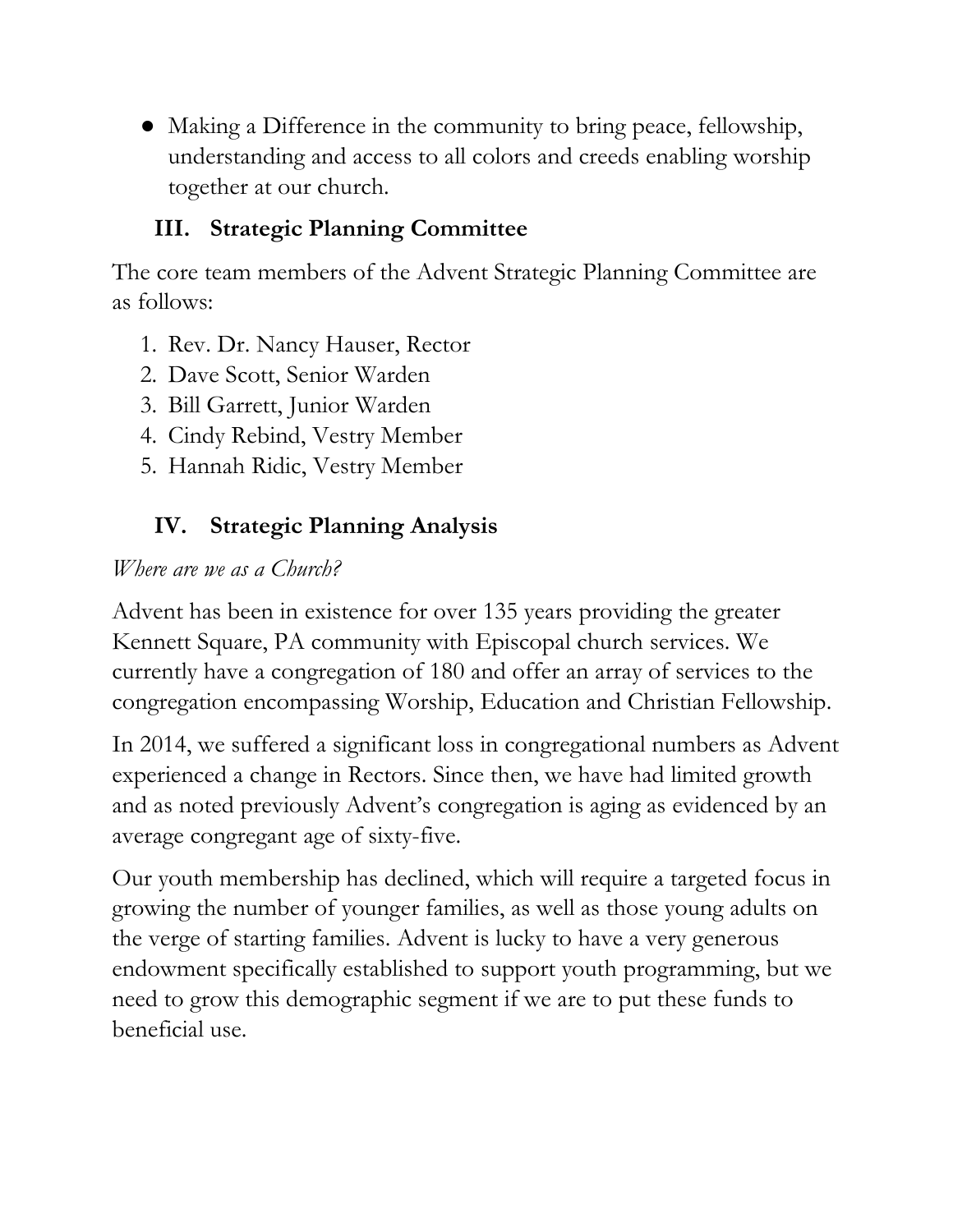### **MISSION STATEMENT**

The mission of Advent is to be a congregation that makes Christ's presence visible in the world as the symbol of God's redemptive love for all humanity.

The following words represent a living statement of the values that direct our lives as a parish community, shape our relationships with one another, and inspire our efforts to fulfill our mission in the community as The Episcopal Church of the Advent.

*We value spiritual growth and maturing in our faith in an atmosphere of openness and acceptance.*

*We value a church family that is welcoming and provides a sense of community.*

*We value a spirit of generosity that enables us to reflect Christ's love to others.*

*We value spiritual guidance and leadership provided by both clergy and lay people.*

*We value our interpersonal relationships with our clergy and each other and our personal relationship with Christ.*

*We value active ministries in the church, in the community, and in the world around us. We value the tradition and histories of our faith, our church, and our people.*

## **Analysis of Strengths, Weaknesses, Opportunities and Threats**

The committee did an analysis of the **SWOT** position of Advent trying to determine the **S**trengths, which will allow Advent to achieve its Strategic Goals, the **W**eaknesses of Advent that may impede growth, the **O**pportunities that may exist to enable our growth at Advent, and the **T**hreats that need to be contemplated in the development of a growth plan.

#### **Strengths**

Financial stability, strong clergy leadership, strong music culture, progressing outward giving program, location and access, attractive and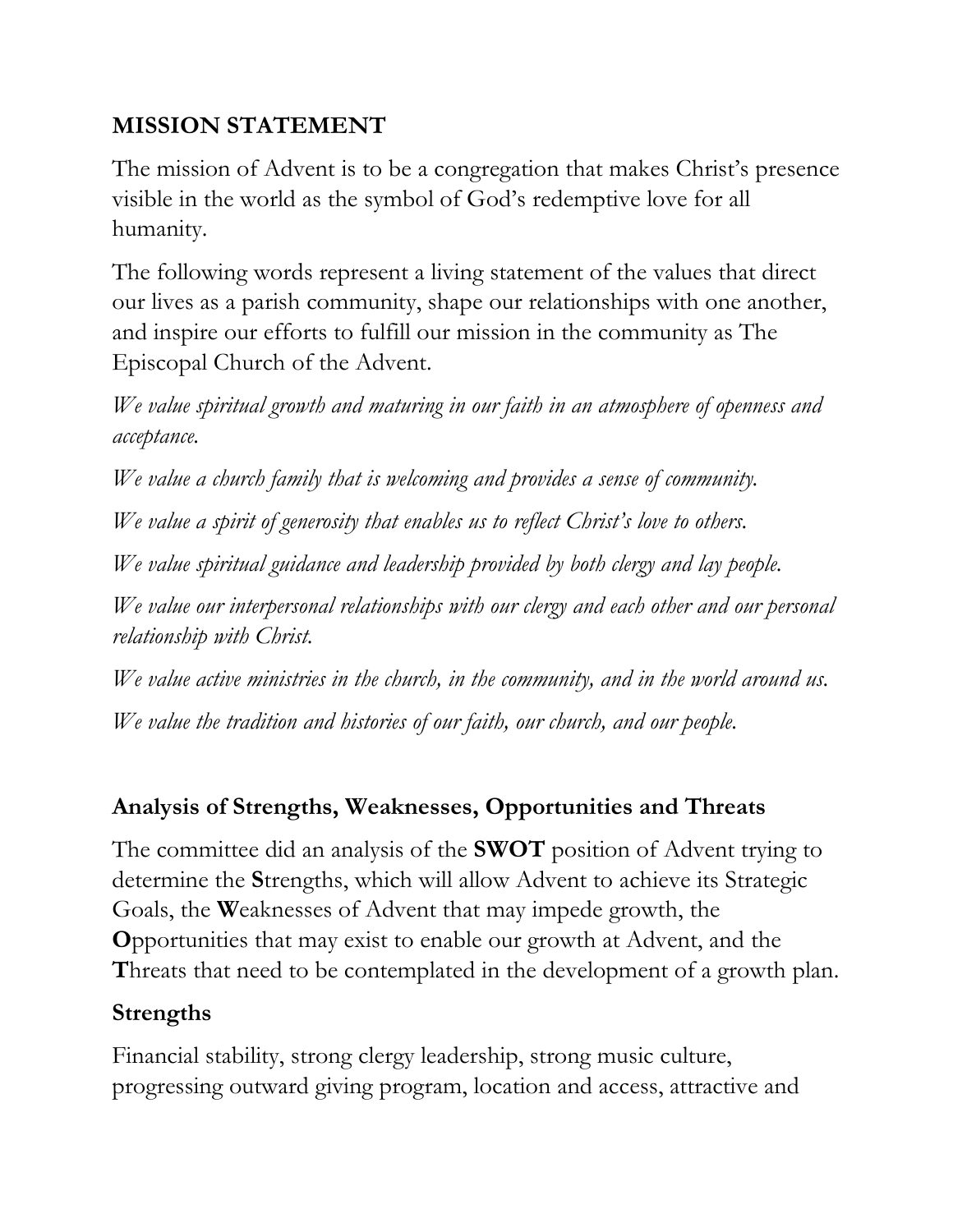functional campus, COVID defensive moves, large car park, commercial grade kitchen, digital resources.

#### **Weaknesses**

Cultural resistance to organized religion, aging congregation, inability to attract younger families, political differences, limited congregational demographic – largely white, college educated professionals, congregational cliques, and congregant "burn-out" (20% of the people do 80% of the work).

# **Opportunities**

Catholic worshipers who have become disillusioned by Catholic leadership, other churches experiencing disillusionment by parishioners – first to react may get early growth. Target members who left Advent in the past ten years, increased outreach in retirement communities, increased outreach to area schools. Leverage the recent investment in streaming and recording technology to take Advent beyond the immediate community. Seek ways to encourage that population to donate in support of Advent programming online.

# **Threats**

Adverse demographics – core congregation growing older and youth congregation growing leaner, impact of COVID pandemic – will congregation rebound? As a midsized church can we compete against mega churches in the region? The next generation is growing weary and wary of organized religion.

## **V. Regional Demographics for the immediate area surrounding Kennett Square.**

Advent draws congregants from the townships surrounding Kennett Square located in Southern Chester County and just over the state border in Delaware. Within the area bounded by Birmingham Township to the north, West Marlborough Township to the West, New London Township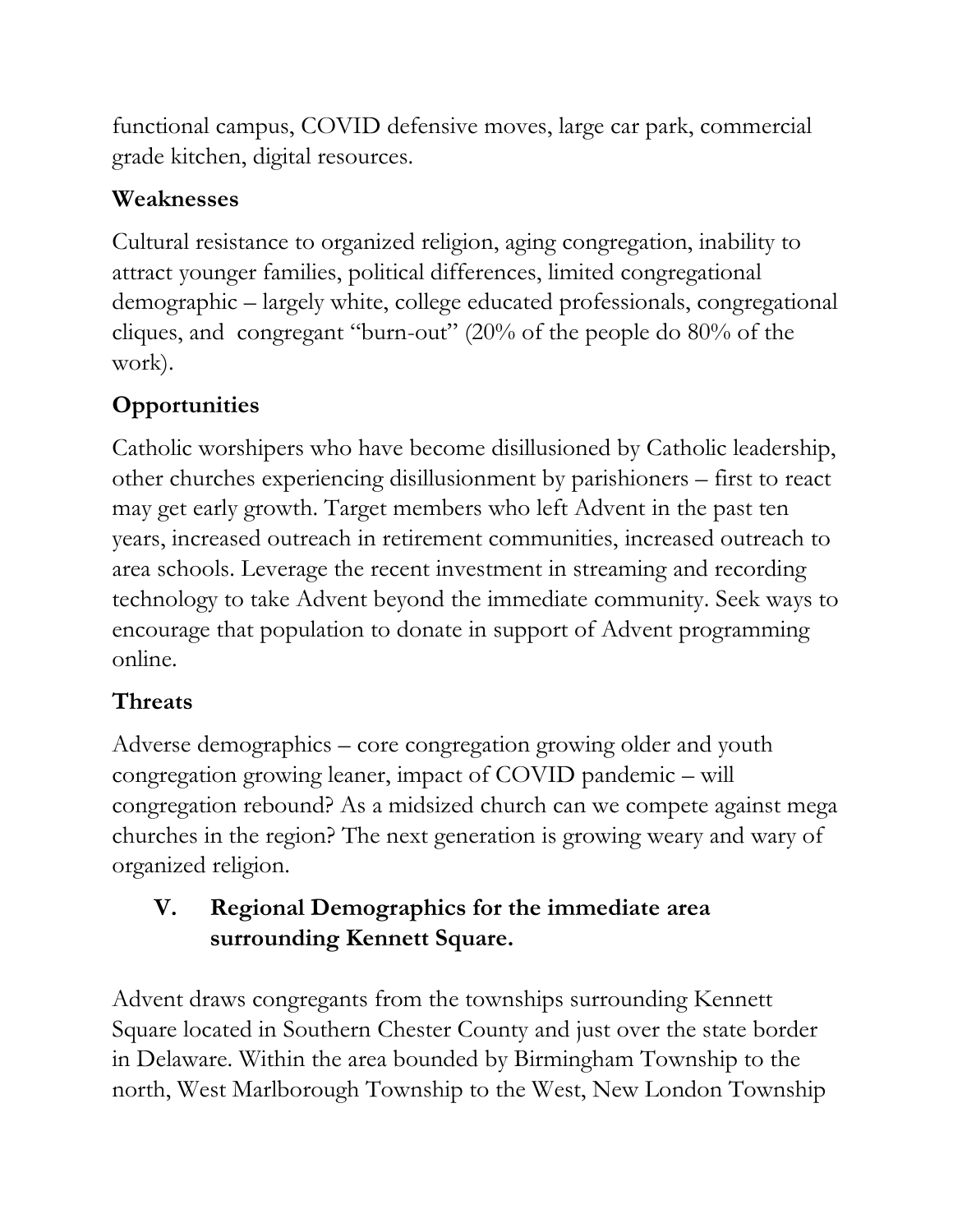to the South, and Hockessin, DE to the east there is a population of about 45,000 to draw congregation from, all within a 30-minute drive.

Chester County is rated as the wealthiest county in Pennsylvania and the area surrounding Kennett Square encompasses many of the wealthiest townships in Chester County. Unemployment has been historically low in the state with a median percentage of 2.4%, and with a median population below the poverty level of just under 3% in the Townships deemed to feed Advents congregation.

Median household incomes range from \$65,000 to \$115,000 per township, and median individual wages range from \$25,000 to \$60,000 per township. The median incomes are impacted by the large Hispanic population which is resident in this area of Chester County due to mushroom farming, raising of thoroughbred horses, and agricultural businesses prevalent in the area. This is also a driver for the poverty level data.

The racial breakdown in the region around Kennett Square is 71% white population, 19.2 % Hispanic population and 5.5% black population.

#### **VI. Advent – Suggested Strategy for Growing the Congregation**

The following are areas that the Strategic Growth Committee sees as potential opportunities for growth of our congregation. As noted earlier, some growth may result quickly, but much will develop over time and should be given the opportunity to mature. It will be up to the Business Development Planning Committee to prioritize the areas chosen from which to develop growth and to determine the composition of the committee to maximize effectiveness and achieve its goals.

A. It is clear we need to grow numbers and this needs to come from younger segments of the community, as the current congregation is heavily weighted to older members.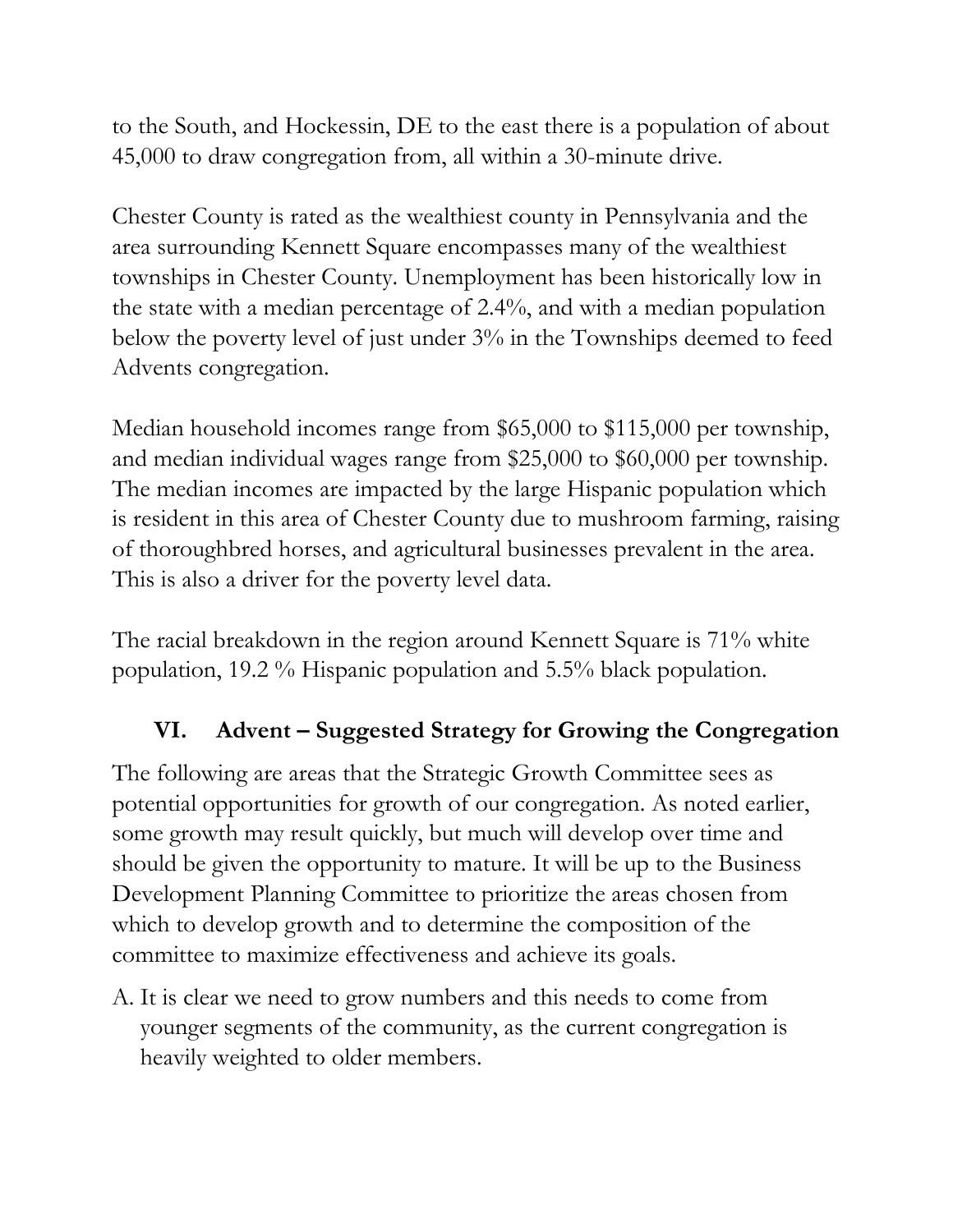- 1. Grow families with children aged 1 through 12. We will need to determine what activities and religious offerings will appeal to this segment.
- 2. Grow families with youth aged 13 to 21. We will need to determine what activities and religious offerings will appeal to this segment.
- 3. Seek traction with young adults on the verge of starting families( midtwenties – early thirties). We will need to determine what activities and religious offerings will appeal to this segment.
- 4. Grow early retirees aged 60 to 70 moving into over fifty-five communities located in Southern Chester County.
- 5. Target lost congregational members from 2014 loss and from loss due to impact of COVID pandemic.
- 6. Diversify our congregation by growing Black membership.
- 7. Diversify our congregation by growing Hispanic membership.
- 8. Diversify our congregation by growing Asian membership.

In the case of the latter three, these racial groups represent about 12% of the Chester County population and 26% in Southern Chester County in the area surrounding Kennett Square. It would seem the greater priority is with white families, but we should not ignore the black and Hispanic population.

- B. Music has been a big draw in the past for growing the Advent congregation and we should explore how this can be used going forward.
	- 1. Expand music beyond the Classic Christian and Jazz that we have done in the past.
	- 2. Consider expansion into Pop Christian.
	- 3. Rearrange current hymns using more modern tempo.
	- 4. Incorporate youth bands into musical offerings.
	- 5. Resurrect/expand youth choir.
	- 6. Roll out the Bell Choir further and include a youth bell choir element.
	- 7. Host more concerts in the car park/lawns to entice new attendees.
	- 8. Stream more musical offerings and recorded offerings on website.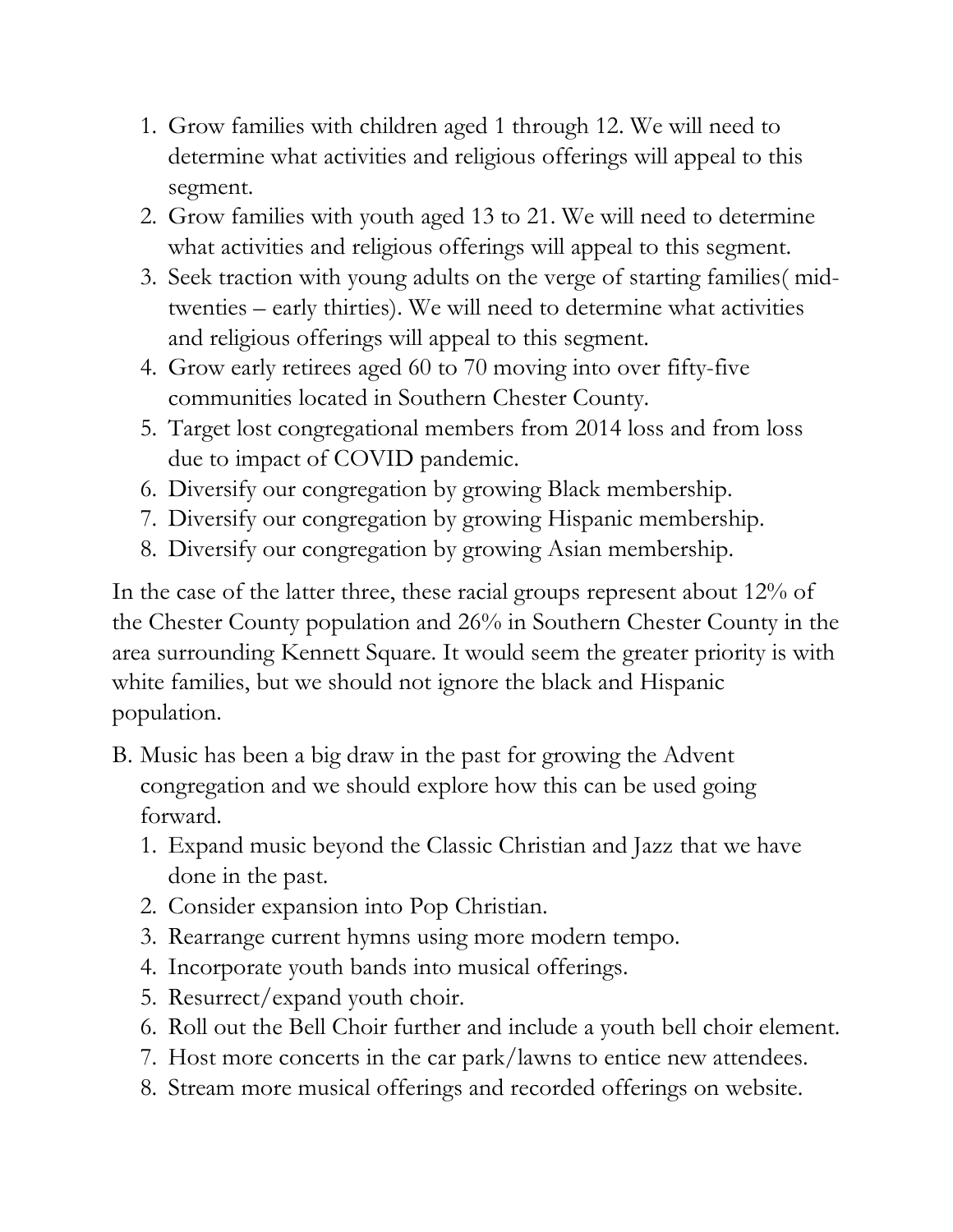- C. Over the years we have dropped off in the number of fellowship and fun events we have offered congregants and newcomers. We should look to expand these offerings to highlight the offerings Advent can make.
	- 1. Utilize the Kitchen and Fellowship Hall more to host community get-togethers .
	- 2. During pleasant weather hold community barbecues together with musical offerings from B above.
	- 3. Currently we host the following and should be able to expand them with more communication:
		- a. Welcome back picnic
		- b. Lenten Potluck Dinners
		- c. Saltshaker Dinners
		- d. Shrove Tuesday Pancake Supper
		- e. Spaghetti and Chili dinners
		- f. Chefs of the Advent
	- 4. New events could include:
		- a. Singles nights
		- b. Movie nights
		- c. Wine tastings
		- d. Pig Roast
		- e. Sporting and seasonal groups
	- 5. Memorial Day Food Truck venue during parade
	- 6. Parking for events being held in Kennett Square.
	- 7. Joint events with other Church Groups such as Home and Away services with AME, Lutheran, United Methodist etc.
- D. Streaming services and expansion of our communication capability are well underway, but further enhancements can be added to help grow the congregation.
	- 1. In addition to services, we should promote the screening of weddings, baptisms, confirmations, and funerals to allow family and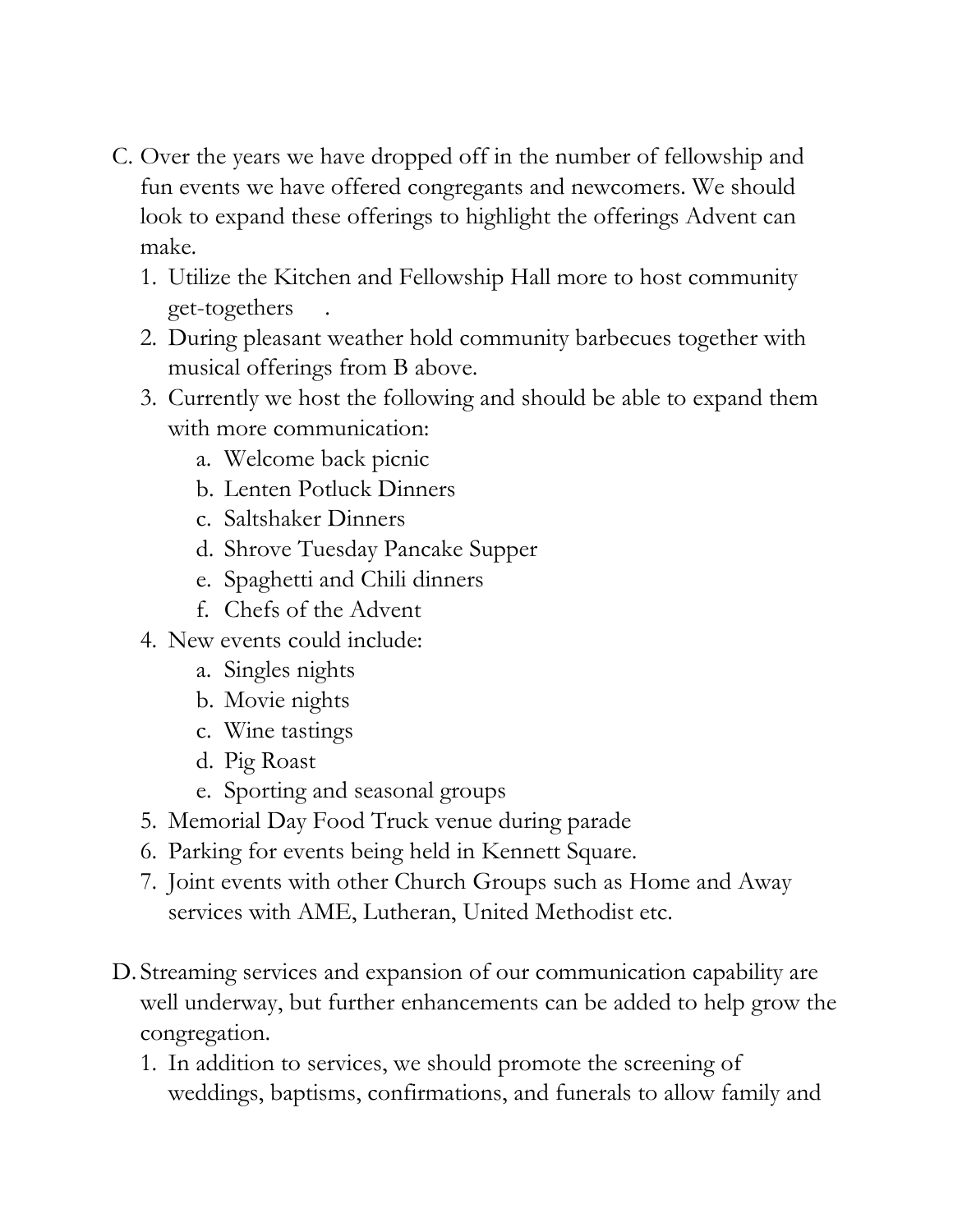friends located too far away to attend to be able to celebrate and join in.

- 2. Expand the music offered by Wilson on a recorded basis for people to listen to online. Invite outside groups to share in this outreach with Wilson.
- 3. Discussion Groups Have round table discussions on pertinent topics with a moderator allowing people to download from online libraries or live stream.
- 4. Hold speaker series both in person at church and streamed/recorded with topics including non-religious issues of interest to the community.
- E. The current education program is quite expansive but unfortunately, we have too few younger congregation members to utilize it fully. We can expand the education program to include the following:
	- 1. Summer school classes or fun events for kids to provide breaks for parents during summer and give kids a structured program.
	- 2. Invite ethnic and socioeconomic groups to share services with Advent on a home and away basis.
	- 3. Family fun nights with quizzes aimed at all ages tied in with a simple supper. Promote family unity.
	- 4. Expand the Adult education offerings like Bible Study but also topical discussion groups on issues in the community not necessarily religious based.
	- 5. Re-promote the Men's and women's breakfast groups.
	- 6. Leverage the diocese programming, host events at Advent.
- F. The PIM Outward Giving has grown well in the last few months, but the focus is on giving money or goods to needy groups. More "Sweat Equity" projects should be included such as the Good Neighbors summer project to promote Advents caring for the community and our own congregation's needs given their aging.